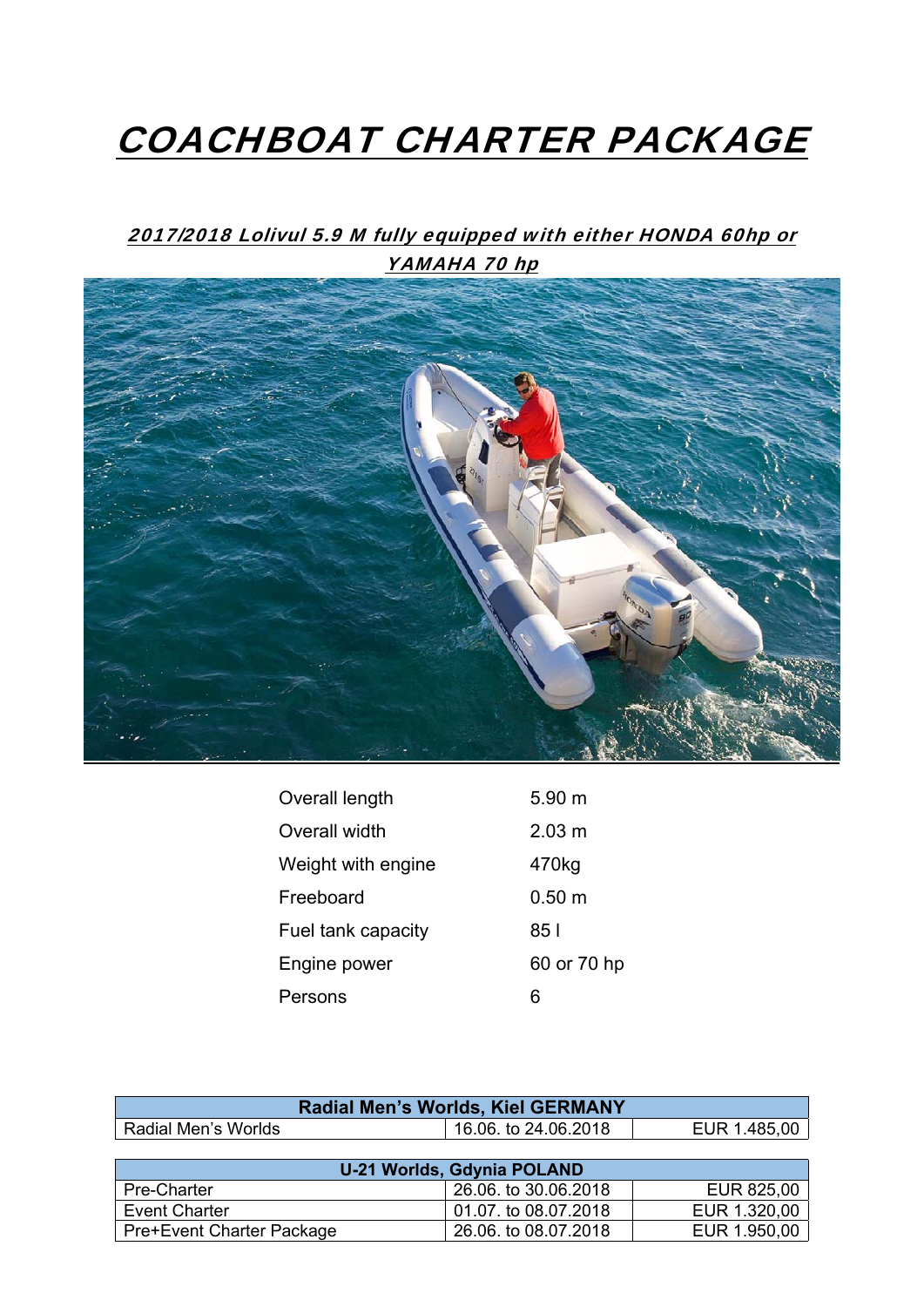| 4.7 Worlds, Gdynia POLAND |                      |              |
|---------------------------|----------------------|--------------|
| Pre-Charter               | 01.07. to 08.07.2018 | EUR 1.320,00 |
| <b>Event Charter</b>      | 09.07. to 17.07.2018 | EUR 1.485,00 |
| Pre+Event Charter Package | 01.07. to 17.07.2018 | EUR 2.500,00 |

| <b>Sailing World Championships, Aarhus DENMARK</b> |                      |              |  |
|----------------------------------------------------|----------------------|--------------|--|
| Pre-Charter 1                                      | 20.07. to 30.07.2018 | EUR 1.815,00 |  |
| Pre-Charter 2                                      | 24.07. to 30.07.2018 | EUR 1.155,00 |  |
| Event-Charter                                      | 31.07, to 11.08.2018 | EUR 1.980,00 |  |
| Pre 1 and Event-Charter Package                    | 20.07. to 11.08.2018 | EUR 3.400,00 |  |
| Pre 2 and Event-Charter Package                    | 24.07. to 11.08.2018 | EUR 2.950,00 |  |

| <b>Radial Youth Worlds, Kiel GERMANY</b> |                      |              |
|------------------------------------------|----------------------|--------------|
| Pre-Charter                              | 13.08. to 17.08.2018 | EUR 825,00   |
| <b>Event Charter</b>                     | 18.08. to 25.08.2018 | EUR 1.320,00 |
| <b>Pre+Event Charter Package</b>         | 13.08. to 25.08.2018 | EUR 1.950,00 |

| Master Worlds, Dun Laoghaire IRELAND |                      |              |  |
|--------------------------------------|----------------------|--------------|--|
| <b>Pre-Charter</b>                   | 03.09. to 06.09.2018 | EUR 660,00   |  |
| Event Charter                        | 07.09. to 15.09.2018 | EUR 1.485,00 |  |
| <b>Pre+Event Charter Package</b>     | 03.09. to 15.09.2018 | EUR 2.000,00 |  |

## *All our Coachboats are fully insured with the below insurances, the insurance is already included in the Charterfee.*

**Third Party Liabilty Insurance over EUR 6.000.000** maximum indemnity for personal injury and/or property damage: Insurance cover is in effect against legal liability claims arising under civil law for bodily injury and/or property damage. Clauses: PANTAENIUS YACHT CONDITIONS PART B. YACHT THIRD PARTY LIABILITY INSURANCE CONDITIONS & PART E. GENERAL

**Hull Insurance with a deductible of EUR 600,00 per claim** Insurance cover is in effect against damage to the Boat itself. The deductible is payable per incident! Clauses: PANTAENIUS YACHT CONDITIONS PART A. YACHT HULL INSURANCE CONDITIONS & PART E. GENERAL

**Should you require different dates or locations to the above please let me know and we will make you an offer.** 

**For more Information please contact:** 

**Ferdinand Ziegelmayer +49 40 3181 3001**